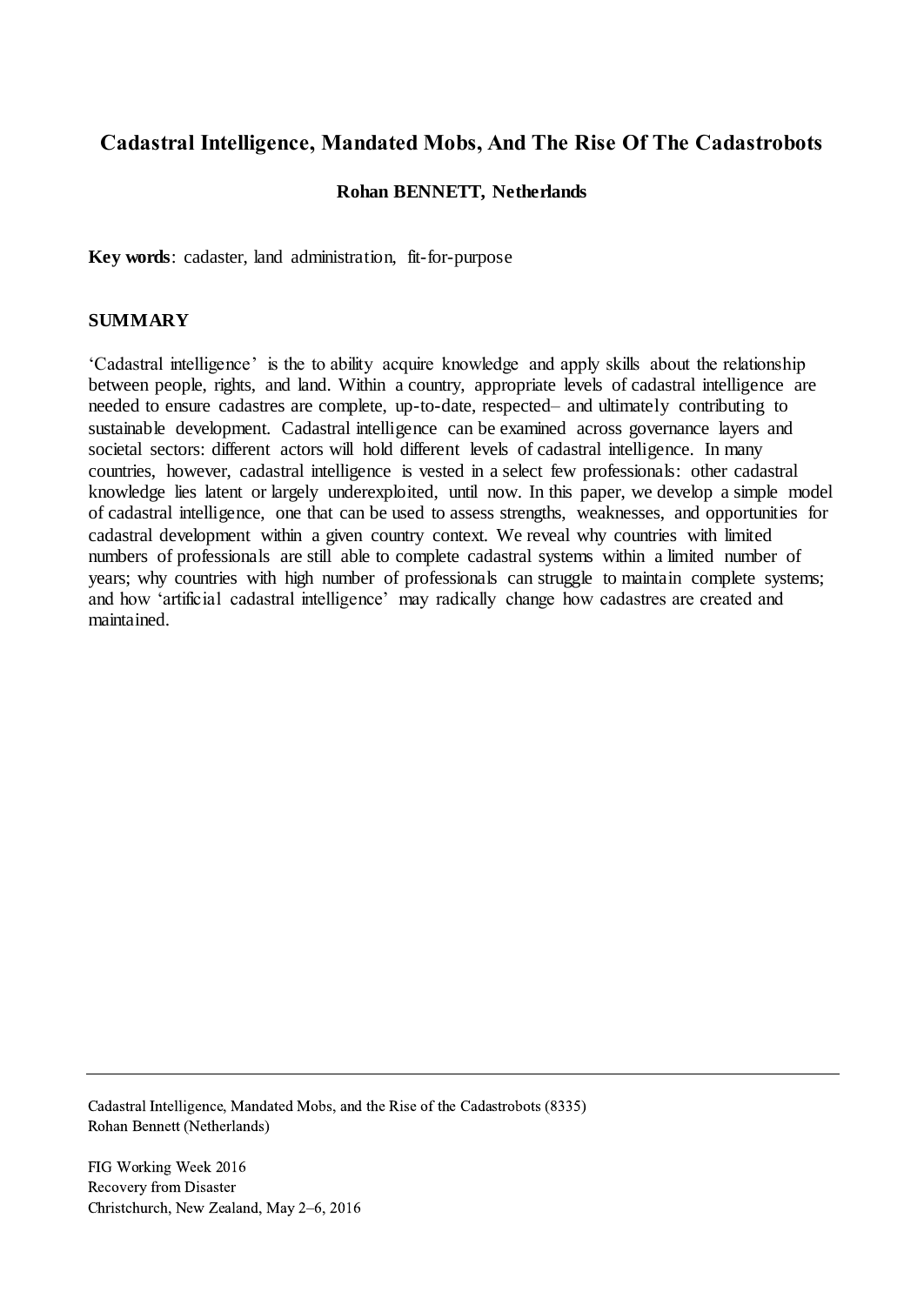# **Cadastral Intelligence, Mandated Mobs, And The Rise Of The Cadastrobots**

### **Rohan BENNETT, Netherlands**

## **1. SUMMARY**

'Cadastral intelligence' is the to ability acquire knowledge and apply skills about the relationship between people, rights, and land. Within a country, appropriate levels of cadastral intelligence are needed to ensure cadastres are complete, up-to-date, respected– and ultimately contributing to sustainable development. Cadastral intelligence can be examined across governance layers and societal sectors: different actors will hold different levels of cadastral intelligence. In many countries, however, cadastral intelligence is vested in a select few professionals: other cadastral knowledge lies latent or largely underexploited, until now. In this paper, we develop a simple model of cadastral intelligence, one that can be used to assess strengths, weaknesses, and opportunities for cadastral development within a given country context. We reveal why countries with limited numbers of professionals are still able to complete cadastral systems within a limited number of years; why countries with high number of professionals can struggle to maintain complete systems; and how 'artificial cadastral intelligence' may radically change how cadastres are created and maintained.

### **REFERENCES**

Bennett, R.M., Asiama, K.O. and Zevenbergen, J.A. (2015) The intelligent cadastre. Presented at: Joint workshop FIG commission 3 & commission 7 : crowdsourcing of land information, 16-20 November 2015, St Julians, Malta. 31 slides.

## **BIOGRAPHICAL NOTES**

Rohan is an Assistant Professor working in Land Administration. He holds a PhD in Land Administration from the University of Melbourne. He also holds degrees in Engineering (Geomatics) Science (Information Systems) from the same institution. From the University of Twente he holds a university teaching qualification. His research focuses on supporting concerns relating to food security, 'land grabbing', and climate change – through technological developments in cadastres. He is currently working on design elements including crowd sourced cadastres, the global cadastres, and green cadastres – and the process of land consolidation. His educational experiences are broad and cover both the harder and softer elements of land administration. Recent consulting work includes activities in Ethiopia, Uganda, and Vietnam. Rohan acts as a reviewer on for around 20 journal and conference series. He has co-supervised numerous PhDs and over 20 MSc theses, in both the Netherlands and Australia.

FIG Working Week 2016 Recovery from Disaster Christchurch, New Zealand, May 2–6, 2016

Cadastral Intelligence, Mandated Mobs, and the Rise of the Cadastrobots (8335) Rohan Bennett (Netherlands)